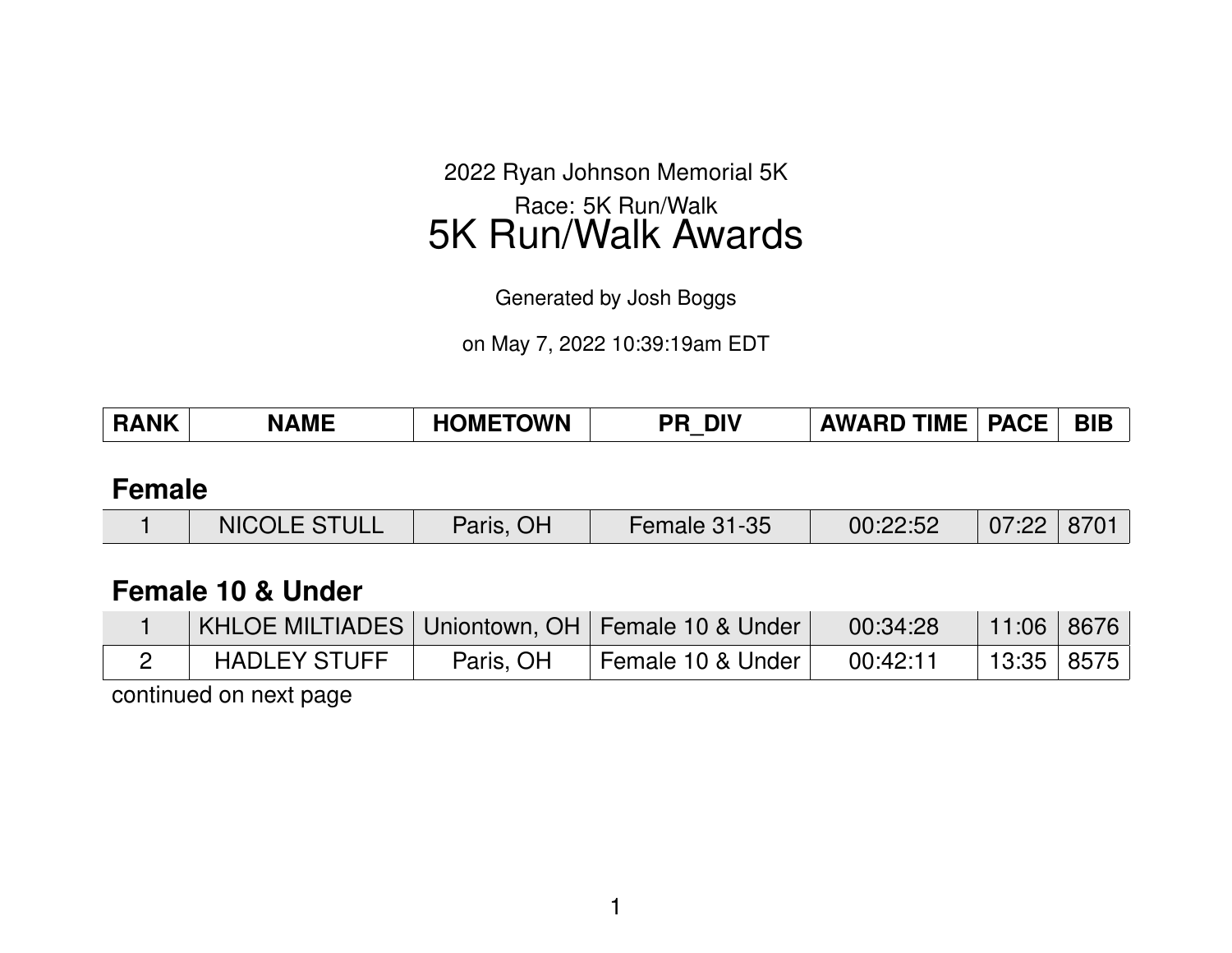| <b>RANK</b> | <b>NAME</b>         | <b>HOMETOWN</b> | <b>PR DIV</b>     | <b>AWARD TIME   PACE   BIB</b> |       |      |
|-------------|---------------------|-----------------|-------------------|--------------------------------|-------|------|
|             | <b>MARCIE STULL</b> | Paris, OH       | Female 10 & Under | 00:44:28                       | 14:19 | 8574 |

### **Female 11-15**

| RENAE BURTZ              | Alliance, OH  | Female 11-15 | 00:25:03 | 08:04 | 8649 |
|--------------------------|---------------|--------------|----------|-------|------|
| RACHEL TEAGUE            | Deerfield, OH | Female 11-15 | 00:31:24 | 10:07 | 9147 |
| <b>QUINCY RAE BURTON</b> | Salem, OH     | Female 11-15 | 00:32:53 | 10:35 | 8644 |

## **Female 16-20**

| <b>ERIS DUGAN</b>       | Sebring, OH | Female 16-20 | 00:23:48 | $07:40$   8527         |  |
|-------------------------|-------------|--------------|----------|------------------------|--|
| <b>HALEY HAZELBAKER</b> | Salem, OH   | Female 16-20 | 00:24:06 | $07:46 \mid 8550 \mid$ |  |

### **Female 21-25**

| <b>ERICA JOHNSON</b>  | Salem, OH    | Female 21-25 | 00:45:47 | 14:45 | 8668 |
|-----------------------|--------------|--------------|----------|-------|------|
| <b>HANNAH SPRAGUE</b> | Alliance, OH | Female 21-25 | 00:55:53 | 17:59 | 8698 |

# **Female 26-30**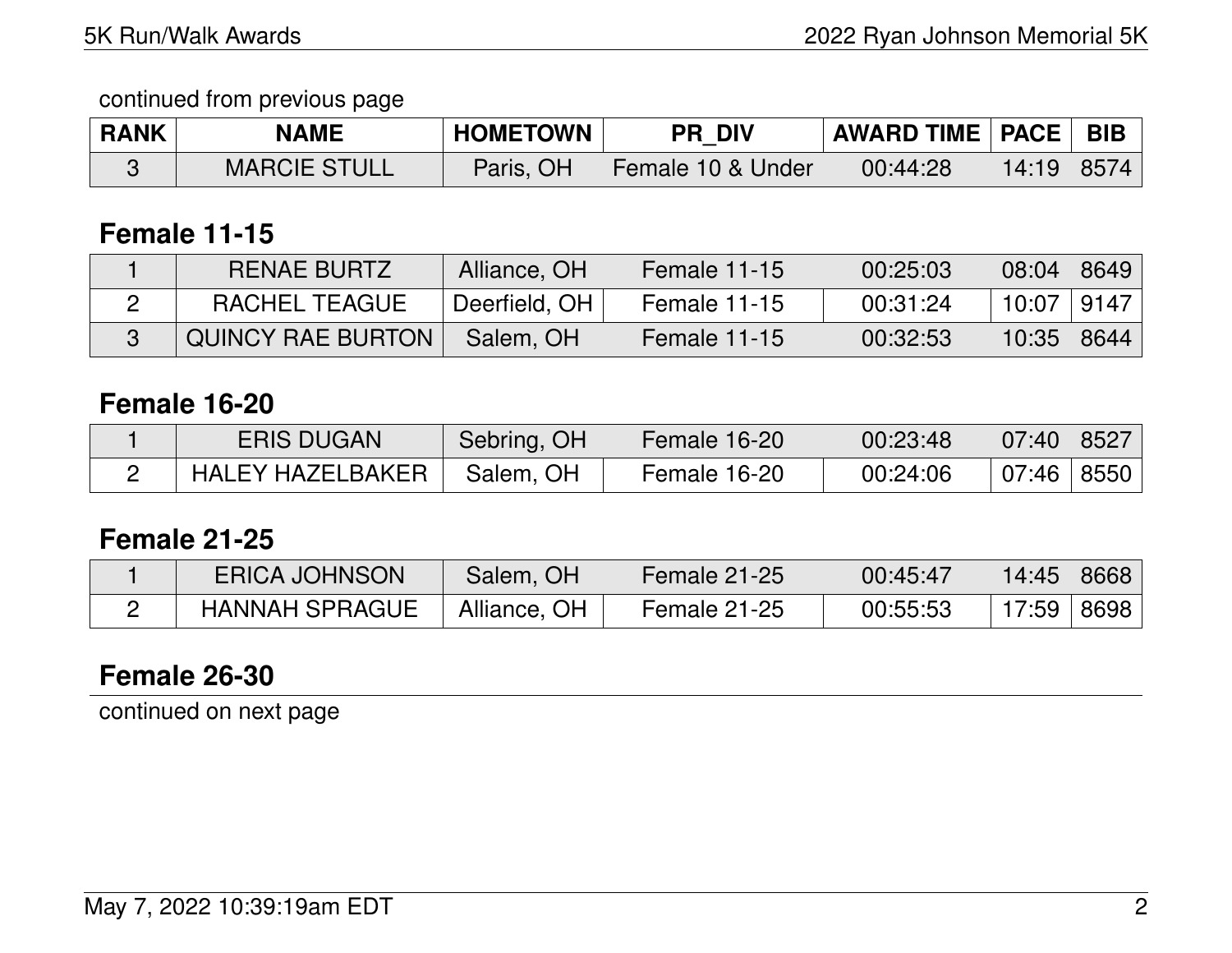continued from previous page

| <b>RANK</b> | <b>NAME</b>        | <b>HOMETOWN</b> | <b>PR DIV</b> | <b>AWARD TIME   PACE  </b> |            | <b>BIB</b> |
|-------------|--------------------|-----------------|---------------|----------------------------|------------|------------|
|             | ABBEY BARTOSZEWICS | Alliance, OH    | Female 26-30  | 00:45:48                   | 14:45      | 8631       |
| 2           | BRANDI HEINZ       | Columbus, OH    | Female 26-30  | 00:46:28                   | 14:58 8510 |            |
| -3          | SHAWNNA VIZZUSO    | Beloit, OH      | Female 26-30  | 00:48:22                   | 15:34      | 8709       |

# **Female 31-35**

| NICOLE CTILL<br>NUVEL JTULE | Paris, OH     | Female 31-35 | <u> AA.AA.EA</u><br><del>uu.zz.uz</del> | <del>07:22</del> | <del>8701</del> ∣ |
|-----------------------------|---------------|--------------|-----------------------------------------|------------------|-------------------|
| AMANDA VALLIE TEAGUE        | Deerfield, OH | Female 31-35 | 00:38:30                                | 12:24            | 9146              |
| <b>KAREN MOFF</b>           | Beloit, OH    | Female 31-35 | 00:39:39                                | 12:46            | 8678              |

## **Female 36-40**

| <b>ERIN WILLGOHS</b>   | Salem, OH                    | Female 36-40 | 00:23:35 | $07:36$   8711 |      |
|------------------------|------------------------------|--------------|----------|----------------|------|
| <b>STACEY BURTON</b>   | Salem, OH                    | Female 36-40 | 00:25:32 | $08:13$   8646 |      |
| <b>CHRISTY BRAMMER</b> | Homeworth, OH   Female 36-40 |              | 00:28:30 | 09:11          | 8551 |

## **Female 41-45**

| <b>JAMIE PAULI</b>     | alliance, ME | Female 41-45 | 00:29:02 | 09:21 | 8679 |
|------------------------|--------------|--------------|----------|-------|------|
| continued on novt none |              |              |          |       |      |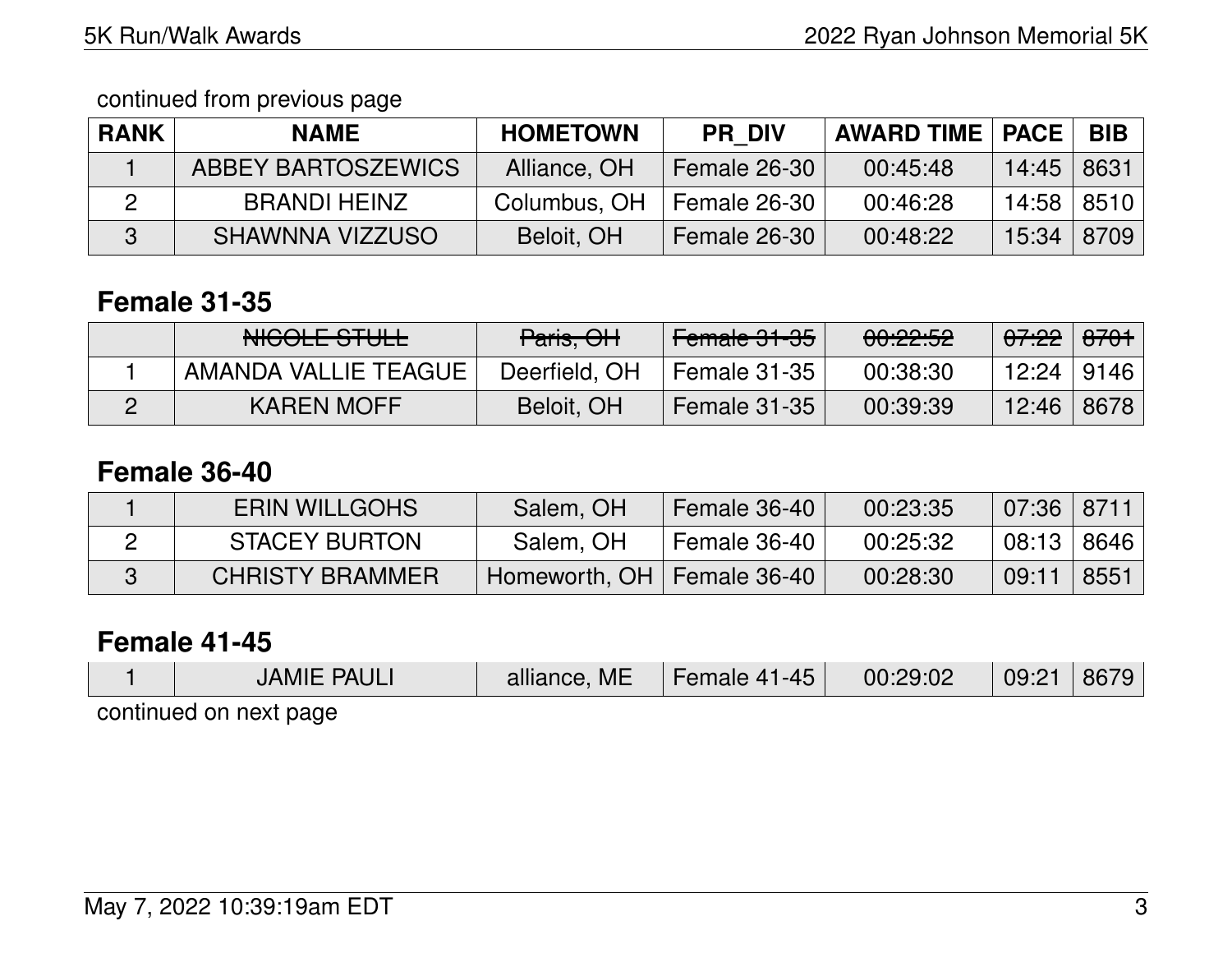| <b>RANK</b> | <b>NAME</b>             | <b>HOMETOWN</b> | <b>PR DIV</b>  | <b>AWARD TIME   PACE  </b> |       | <b>BIB</b> |
|-------------|-------------------------|-----------------|----------------|----------------------------|-------|------------|
|             | <b>JENNIFER BURTZ</b>   | Alliance, OH    | Female 41-45 ° | 00:30:09                   | 09:43 | 8648       |
|             | <b>DESIREE BOCCIERI</b> | Canfield, OH    | Female 41-45   | 00:31:09                   | 10:02 | 8636       |

## **Female 46-50**

| <b>RACHEL HANCOCK</b> | Beloit, OH   | Female 46-50 | 00:40:36 | 13:04   8663 |                  |
|-----------------------|--------------|--------------|----------|--------------|------------------|
| <b>GINA AUGUSTEIN</b> | Alliance, OH | Female 46-50 | 00:51:55 | 16:43   8577 |                  |
| <b>DINA SPRAGUE</b>   | Alliance, OH | Female 46-50 | 00:55:55 | 18:00        | $^{\circ}8697$ ) |

## **Female 51-55**

| <b>CORI SANDS</b>     | Alliance, OH                  | <b>Female 51-55</b> | 00:33:40 | 10:51        | 8689 |
|-----------------------|-------------------------------|---------------------|----------|--------------|------|
| <b>LEANN ALBRIGHT</b> | Hanoverton, OH   Female 51-55 |                     | 00:51:17 | 16:31        | 8630 |
| AMY CRISS             | Alliance, OH                  | Female 51-55        | 00:51:33 | 16:36   8652 |      |

## **Female 56-60**

| <b>LORI TOOT</b>    | Alliance, OH | <b>Female 56-60</b> | 00:30:09 | 09:43   9039 |  |
|---------------------|--------------|---------------------|----------|--------------|--|
| <b>WENDY RAMSEY</b> | Alliance, OH | Female 56-60        | 00:32:25 | 10:26   8686 |  |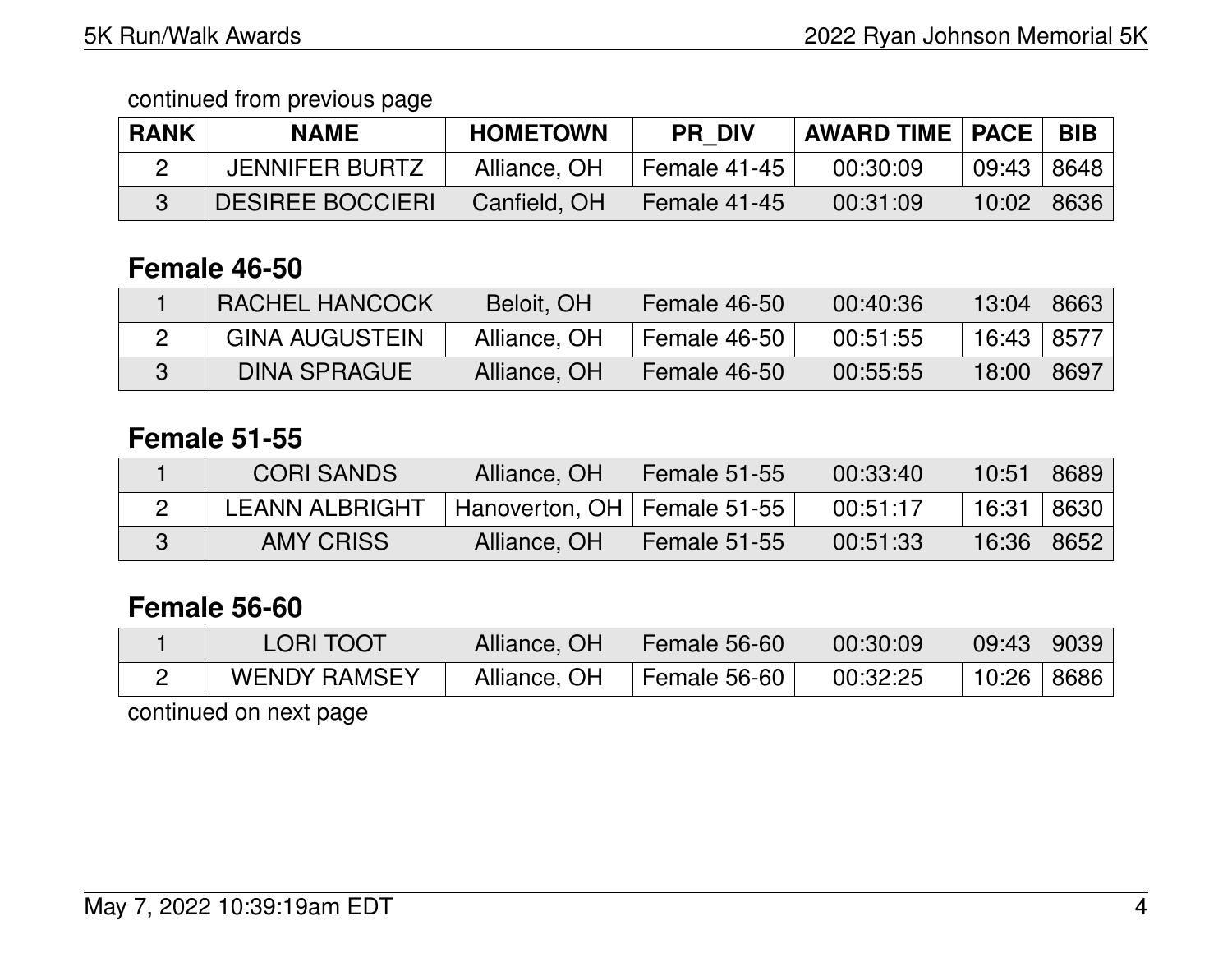| <b>RANK</b> | <b>NAME</b>            | <b>HOMETOWN</b> | <b>PR DIV</b>  | │ AWARD TIME │ PACE │ BIB │ |       |      |
|-------------|------------------------|-----------------|----------------|-----------------------------|-------|------|
|             | <b>CAROL PODRATSKY</b> | Hanoverton, OH  | Female $56-60$ | 00:36:27                    | 11:44 | 8682 |

## **Female 61-65**

| <b>CHERYL TAFE</b>        | Beloit, OH    | Female 61-65 | 00:46:27 | 14:58   8703 |  |
|---------------------------|---------------|--------------|----------|--------------|--|
| <b>JANICE LAUBACHER  </b> | Massillon, OH | Female 61-65 | 00:53:56 | 17:22 8671   |  |

### **Female 66-70**

|  | <b>TERRY YARIAN</b> | OH<br>Canfield | Female 66-70 | 00:28:59 | 09:20 | 8713 |
|--|---------------------|----------------|--------------|----------|-------|------|
|--|---------------------|----------------|--------------|----------|-------|------|

## **Female 71-100**

| <b>DIANA WOODS</b>      | Atwater, OH                      | <b>Female 71-100</b> | 00:31:50 | $10:15$   8712 |      |
|-------------------------|----------------------------------|----------------------|----------|----------------|------|
| LINDA MARSH             | Beloit, OH                       | Female 71-100        | 00:49:34 | 15:58   8673   |      |
| <b>BERTIE PINKERTON</b> | North Canton, OH   Female 71-100 |                      | 00:49:34 | 15:58          | 8681 |

# **Male**

| <b>JASON TATARKA</b>   | Lake Milton, OH | Male 41-45 | 00:17:55 | 05:46 | 8580 |
|------------------------|-----------------|------------|----------|-------|------|
| continued on next page |                 |            |          |       |      |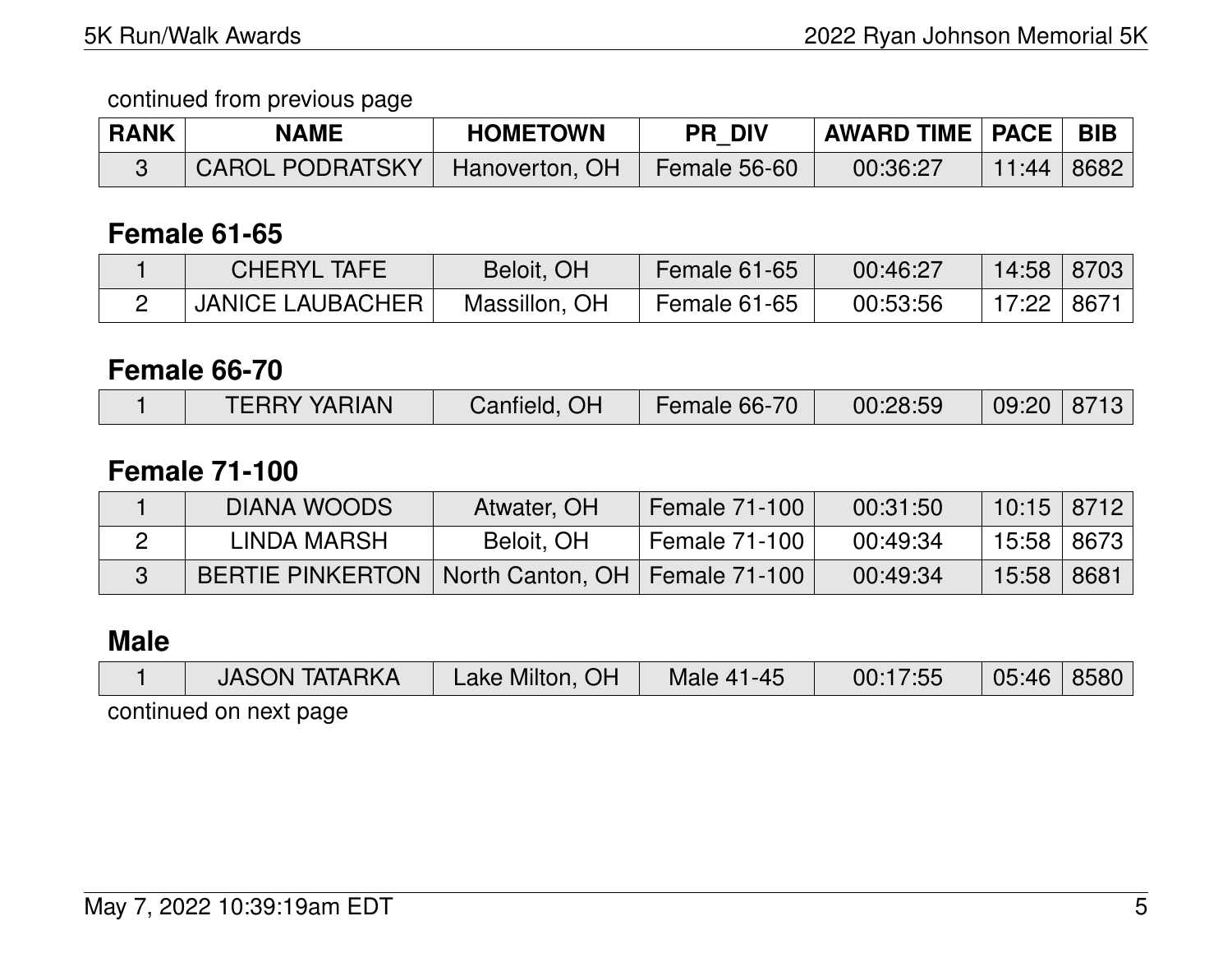| <b>TOWN</b><br><b>TIME</b><br><b>RANK</b><br><b>DIV</b><br>AME<br>DMI.<br>PR<br><b>AWARI</b><br>. О Г<br>าเ | PΔ. | БIЕ |
|-------------------------------------------------------------------------------------------------------------|-----|-----|
|-------------------------------------------------------------------------------------------------------------|-----|-----|

## **Male 10 & Under**

|  | <b>GRAYSON VIZZUSO</b> | Beloit, OH | Male 10 & Under | 00:48:20 | 15:34 8708 |  |
|--|------------------------|------------|-----------------|----------|------------|--|
|--|------------------------|------------|-----------------|----------|------------|--|

# **Male 11-15**

| <b>DAMON EDWARDS</b> | Salem, OH        | Male 11-15 | 00:30:31 | 09:50 | 8657 |
|----------------------|------------------|------------|----------|-------|------|
| ETHAN BARTOW         | North Canton, OH | Male 11-15 | 00:45:05 | 14:31 | 8591 |
| <b>LANDYN ZERKLE</b> | Beloit, OH       | Male 11-15 | 00:48:21 | 15:34 | 9070 |

## **Male 16-20**

| JUSTIN CEDERBLOOM     | Salem, OH  | Male 16-20 | 00:18:46 | 06:03 | 8497             |
|-----------------------|------------|------------|----------|-------|------------------|
| KYLE HOOPES           | Beloit, OH | Male 16-20 | 00:21:13 | 06:50 | $\pm$ 8496 $\pm$ |
| <b>JAMES CRANSTON</b> | Beloit, OH | Male 16-20 | 00:23:57 | 07:43 | 9092             |

## **Male 21-25**

|                        | <b>DEVYN CARON</b> | Beloit, OH | Male 21-25 | 00:23:49 | 07:40 | 8714 |  |  |  |
|------------------------|--------------------|------------|------------|----------|-------|------|--|--|--|
| continued on novt nago |                    |            |            |          |       |      |  |  |  |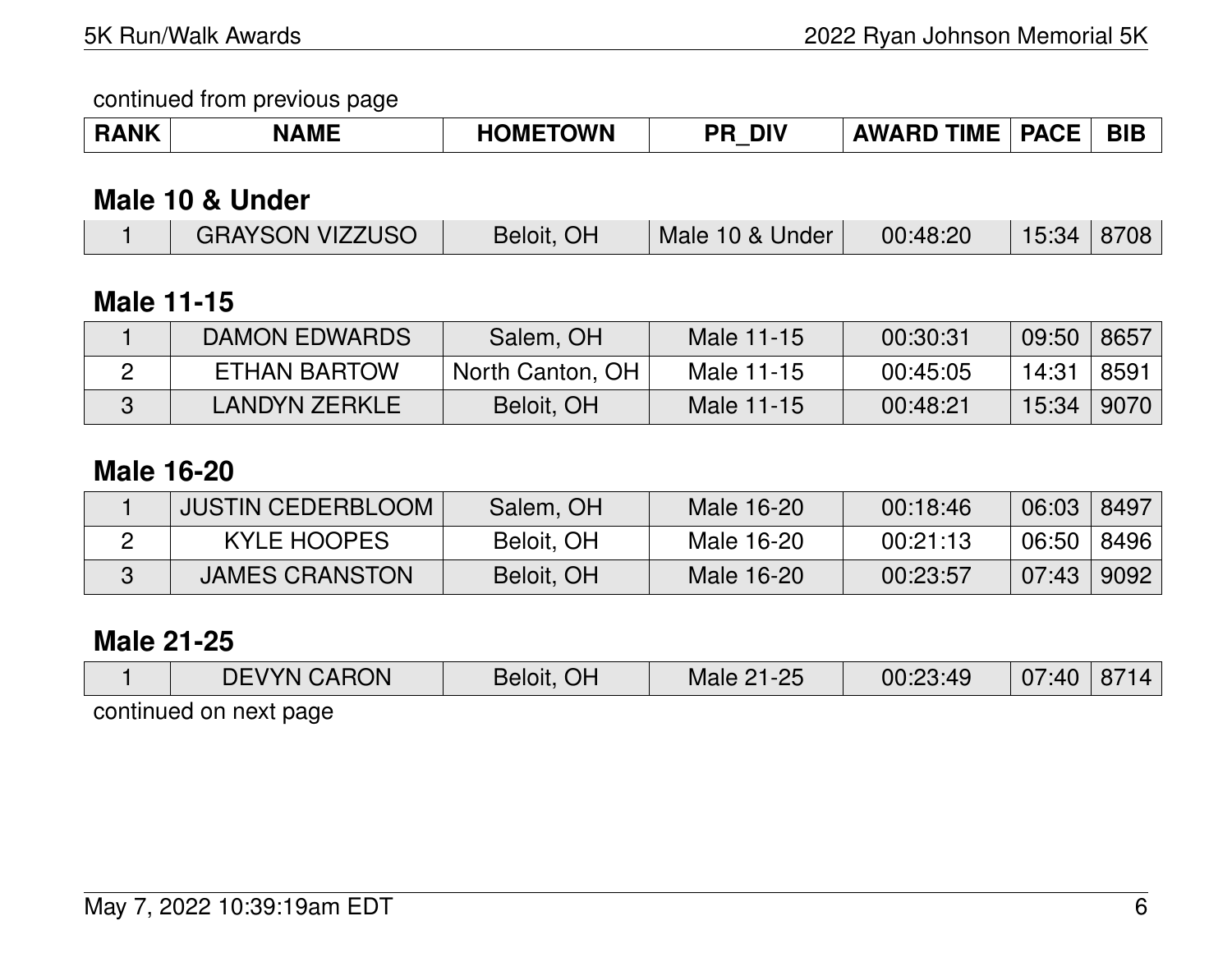| <b>RANK</b> | <b>NAME</b> | <b>HOMETOWN</b> | <b>PR DIV</b> | <b>AWARD TIME   PACE  </b> |       | <b>BIB</b> |
|-------------|-------------|-----------------|---------------|----------------------------|-------|------------|
|             | DYLAN DAVIN | Salem, OH       | Male 21-25    | 00:33:39                   | 10:50 | 9009       |

## **Male 26-30**

|  | <b>JUSTIN HEINZ</b> | Columbus, OH | $\blacksquare$ Male 26-30 $\blacksquare$ | 00:20:33 | 06:37 8525 |  |
|--|---------------------|--------------|------------------------------------------|----------|------------|--|
|--|---------------------|--------------|------------------------------------------|----------|------------|--|

### **Male 31-35**

| <b>BRYAN WEINGART</b>                            | Salem, OH | Male 31-35 | 00:24:33 | 07:54 8710   |  |
|--------------------------------------------------|-----------|------------|----------|--------------|--|
| BRANDON BARNES   Cuyahoga Falls, OH   Male 31-35 |           |            | 00:31:59 | 10:18   8534 |  |

## **Male 36-40**

| <b>TOM EBERSOLE</b>  | Minerva, OH  | Male 36-40 | 00:23:47 | 07:40 | $\parallel$ 8654 |
|----------------------|--------------|------------|----------|-------|------------------|
| <b>MATTHEW PAULI</b> | alliance, ME | Male 36-40 | 00:29:02 | 09:21 | 8680             |

## **Male 41-45**

| $I$ $A$ $C$ $C$ $N$ $I$ $T$ $A$ $T$ $A$ $D$ $I$ $I$ $A$<br><u>UNUUN ININIINT</u> | $l$ also Milton $\bigcap l$<br><b>Lang Millton, OTT</b> | $M$ olo $44$ $45$<br>TVICI <del>C TT TJ</del> | $0.17.EE$<br><del>00.17.JJ</del> | 05:46 | 8580 |
|----------------------------------------------------------------------------------|---------------------------------------------------------|-----------------------------------------------|----------------------------------|-------|------|
| <b>JARED GAMMON</b>                                                              | Louisville, OH                                          | Male 41-45                                    | 00:28:08                         | 09:04 | 8662 |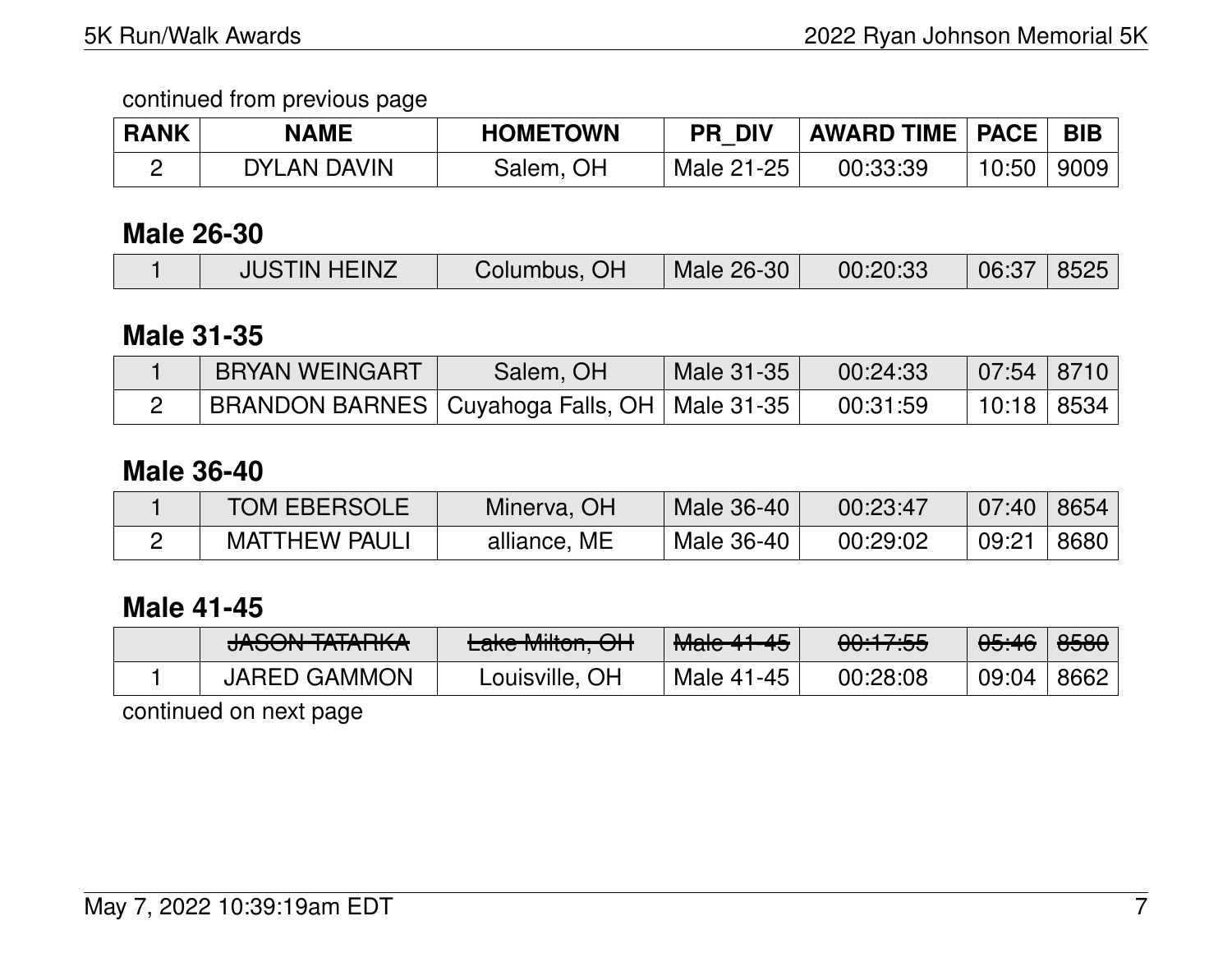| <b>RANK</b> | <b>NAME</b>          | <b>HOMETOWN</b> | <b>PR DIV</b> | <b>AWARD TIME   PACE   BIB</b> |       |      |
|-------------|----------------------|-----------------|---------------|--------------------------------|-------|------|
|             | <b>STEPHEN SAYRE</b> | Beloit, OH      | Male 41-45    | 00:35:37                       | 11:28 | 8692 |

### **Male 46-50**

| ANTHONY SCHUSTER   Uniontown, OH   Male 46-50 |  | 00:23:14 | $\mid$ 07:29   8695 |  |
|-----------------------------------------------|--|----------|---------------------|--|
|                                               |  |          |                     |  |

### **Male 51-55**

| <b>BOB FLOOR</b>       | minerva, OH    | Male 51-55 | 00:21:25 | 06:54        | 8660 |
|------------------------|----------------|------------|----------|--------------|------|
| <b>ROBERT ALBRIGHT</b> | Hanoverton, OH | Male 51-55 | 00:51:15 | 16:30   9148 |      |
| <b>MARK CRISS</b>      | Alliance, OH   | Male 51-55 | 00:51:35 | 16:36        | 8653 |

### **Male 56-60**

| <b>MITCH RADELLA</b>   | Cranberry Twp, PA   Male 56-60 |            | 00:24:30 | 07:54        | 8685 |
|------------------------|--------------------------------|------------|----------|--------------|------|
| <b>FRITZ SCHLUETER</b> | Salem, OH                      | Male 56-60 | 00:29:14 | 09:25   8693 |      |
| <b>TOM LYONS</b>       | Salem, OH                      | Male 56-60 | 00:49:41 | 16:00 9149   |      |

# **Male 61-65**